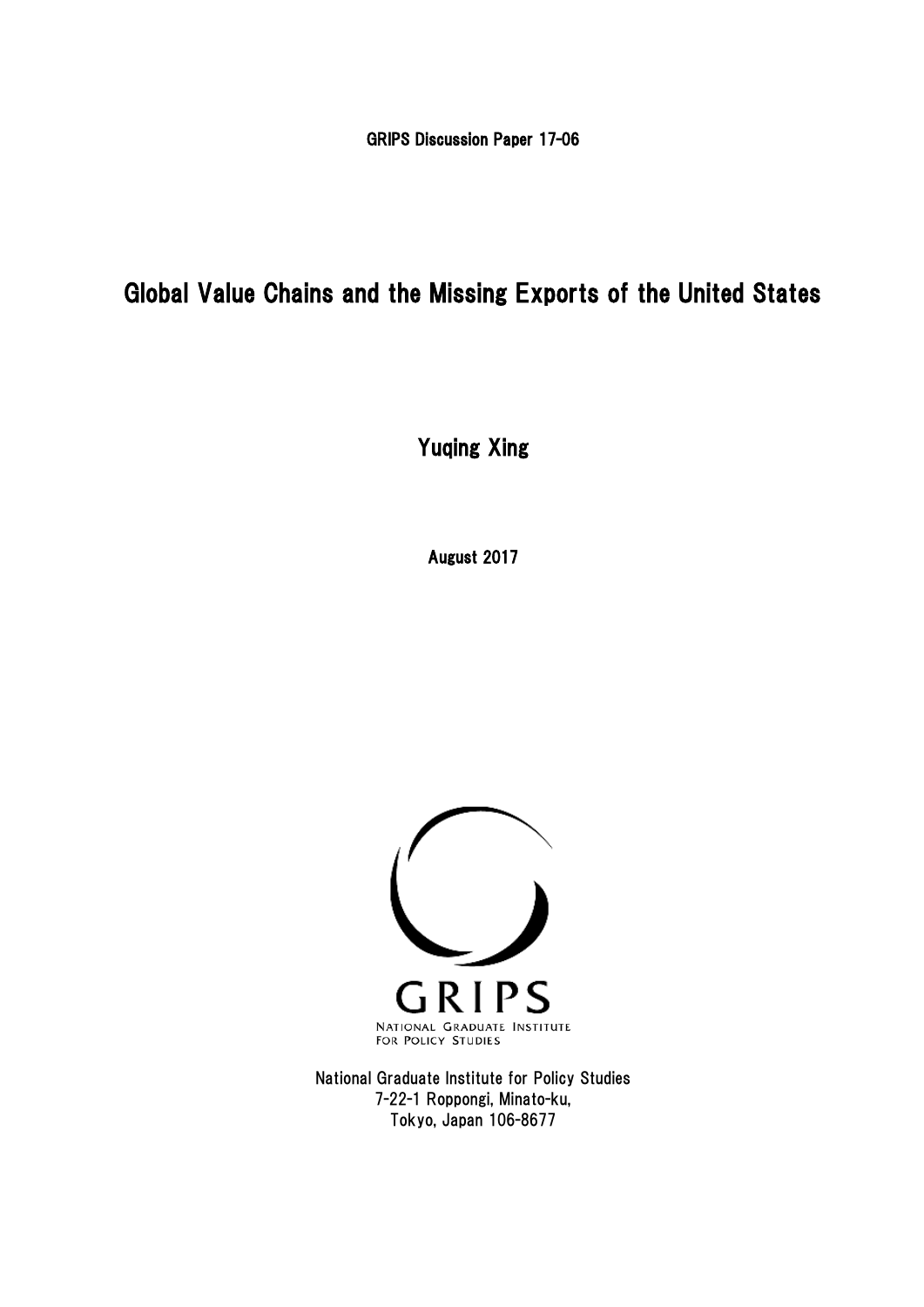#### Global Value Chains and the Missing Exports of the United States

Yuqing Xing

National Graduate Institute for Policy Studies

Tokyo, Japan

Email: yuqing\_xing@grips.ac.jp

#### **Abstract**

More and more American multinational corporations (MNCs) are outsourcing the production and assembly of their products to foreign companies. When they do so, they derive the largest share of their revenue from the intellectual property embedded in core technological innovation and brand names. However, conventional trade statistics are compiled based on the value of goods crossing national borders, as declared to customs. Generally, the value added associated with intellectual property rights and embedded in physical goods is not recorded as either export or import of any country. Hence, current trade statistics greatly underestimate US exports and substantially exaggerate its trade deficit. In this paper, we use the case of Apple, the largest American consumer products company, to illustrate the failure of conventional trade statistics to report actual US export capacity in the age of global value chains. According to our analysis of this case, if the value added of Apple intellectual property sold to foreign consumers were counted as part of US exports, total US exports would increase by 3.7%, and its trade deficit would decrease by 7.5%. In terms of bilateral trade, the value added under examination here would lower the US trade deficit with the Greater China region by 6.7% and that with Japan by 9.1%.

Key words : US, Exports, Apple JEL : F1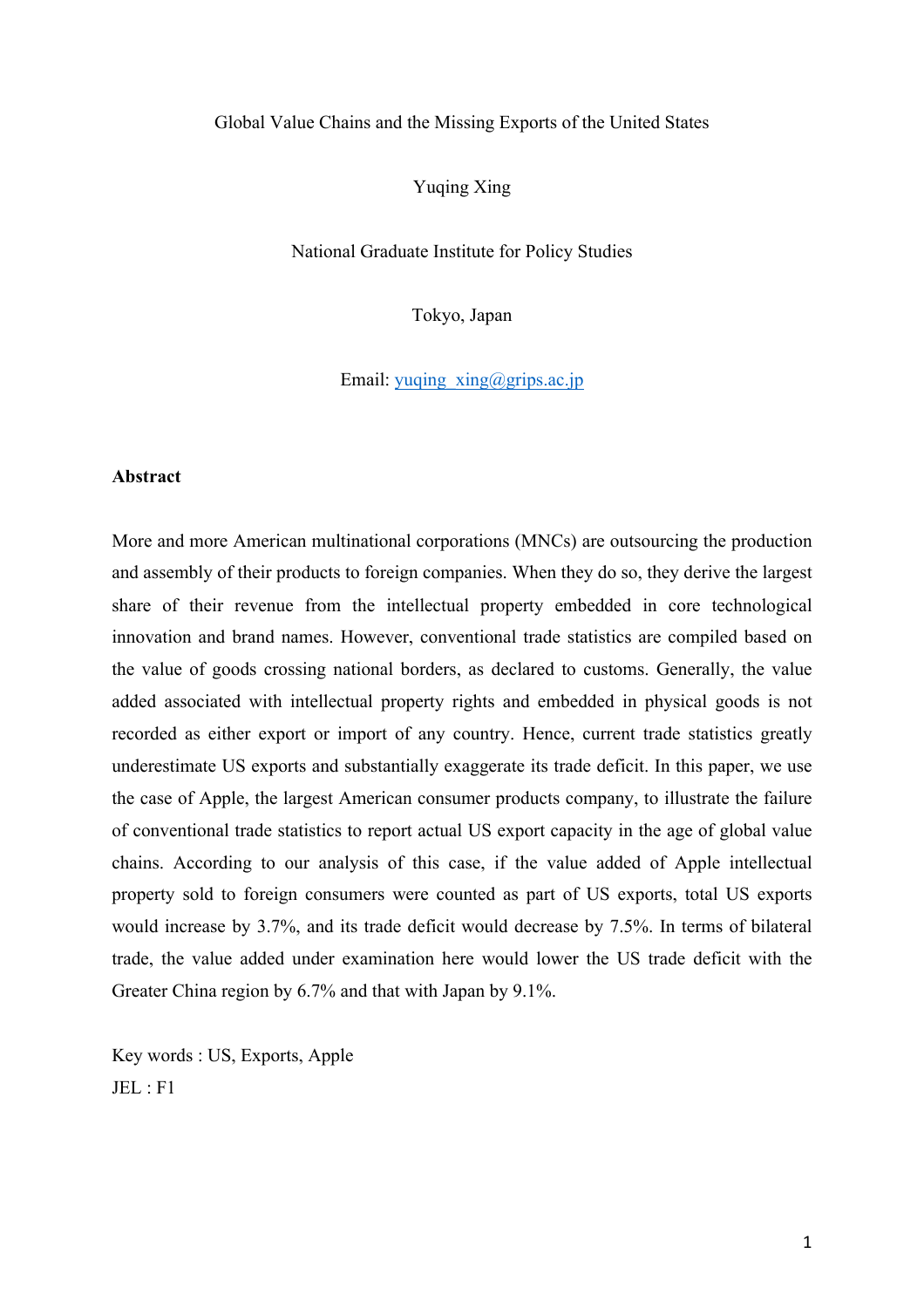#### **1. Introduction**

The US has run its largest world trade deficit ever in the last several decades. In 2015, it recorded a \$754 billion trade deficit in goods. Many economists and American policy makers have been concerned with the sustainability of the US trade deficit and its potential negative impact on the US economy (Elwell, 2007). Most studies on US trade deficit are based on gross domestic product (GDP) accounting and interpret 'deficit' as an imbalance between saving and investment. Deteriorating domestic savings is widely accepted as the main reason for US trade deficit's continuing rise (Frankel, 2009). Former Fed Chairman Bernanke (2005) argued that the persistent and massive US trade deficit is a natural consequence of "savings glut," i.e. excess savings accumulated by trading partners of the US. Valderrama (2007) suggested that relatively high productivity growth in the US encouraged greater flow of foreign investment into the US and thus accelerated the trade deficit growth.

This paper argues that to a certain extent trade statistics are inconsistent representations of trade dominated by global value chains, and that they underestimate the actual value of US exports and thus overestimate its trade deficit. Conventional trade statistics are calculated based on the value of goods crossing national borders. If goods are shipped across a country's border and declared to its customs, the shipment is recorded as an export from that country, i.e. the physical crossing of a national border is the criterion for including the value of goods in export statistics. With the unprecedented globalization of the last several decades, global value chains (GVCs) have transformed how and where goods are manufactured and traded in the world market. Firms from a number of countries are involved in the manufacture of each product traded in the global market. Each firm specializes in one or several production tasks and contributes a fraction of the whole value added to a given product. Many American MNCs, such as Apple and Nike, have developed GVCs for their products and optimally allocate tasks (ranging from product design to research and development to manufacturing and marketing) to companies in different countries. These leading GVC firms concentrate primarily on brand marketing, product design and technological innovation, outsourcing manufacturing and assembling tasks to foreign companies.

This new international division of labor along GVCs has transformed many American MNCs into factory-less centers of product design and technology innovation. Those MNCs no longer manufacture any physical goods, but sell foreign consumers the value added of their intellectual property embedded in products assembled or manufactured in foreign countries.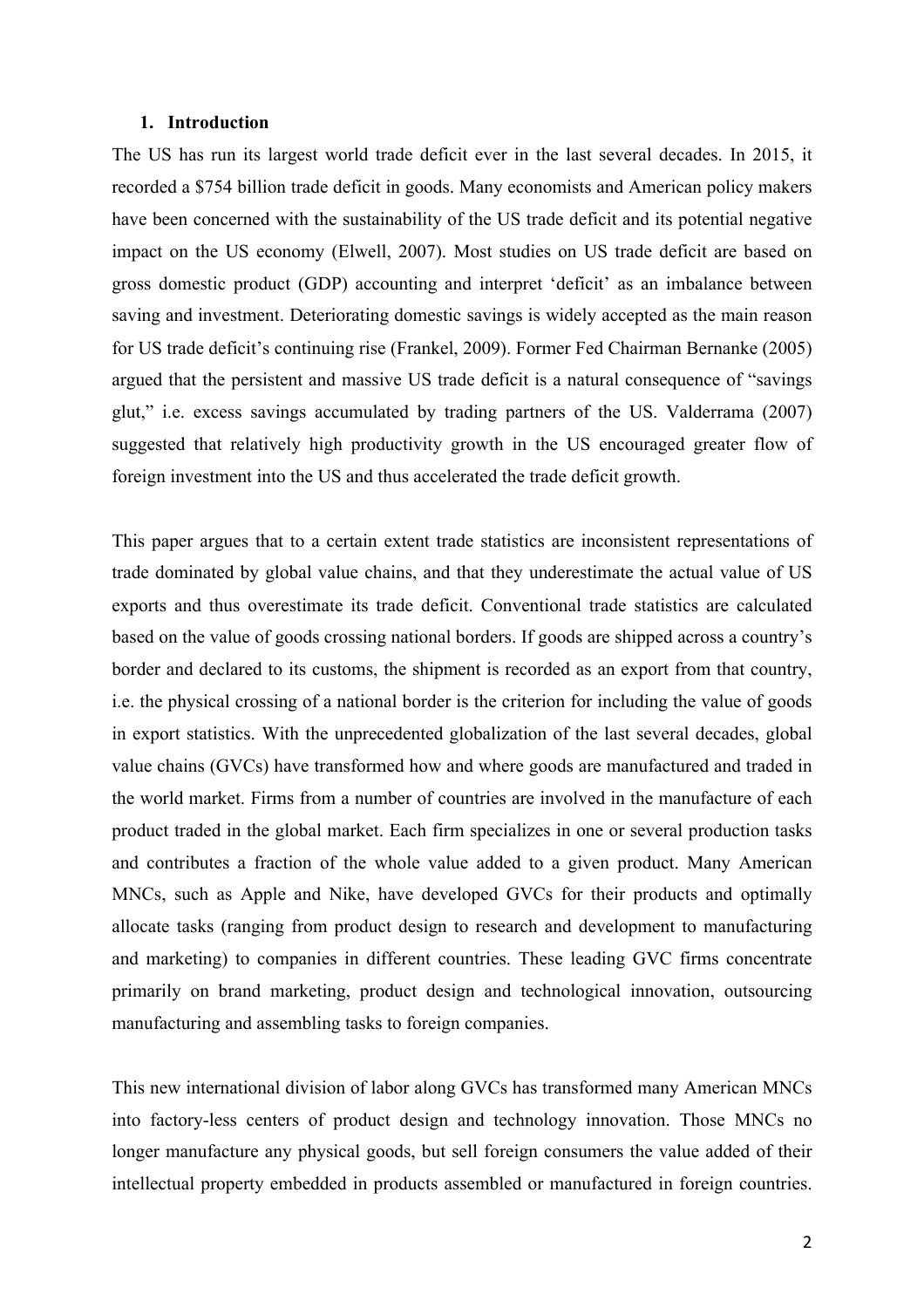For example, athletic footwear companies such as Nike and Reebok and fashion oriented clothing companies such as The Limited and Gap do not own any production facilities. They are "merchandisers" who design and market branded products in the global market (Gereffi, 1994). Apple too has phased out all of its production facilities in the US and concentrates on product design, software development and marketing. Consequently, many of the products, including shoes, apparel, and information communication products, sold by American MNCs in overseas markets are not exported from the US but from developing countries including China, Indonesia and Vietnam, where those products are manufactured and/or assembled. The value added exported by American MNCs is generally not recorded as part of US exports.

On the other hand, the brands and technologies for which American MNCs own the intellectual property rights, generally account for a very large share of the value added of the products sold in overseas markets. For instance, the gross profit margin of the iPhone exceeds 60% (Xing and Detert, 2010) and that of Nike products is more than 45%. When foreign consumers purchase American products such as iPhones, Nike shoes and Gap clothes, which are assembled or manufactured outside the US, they are paying not only for production costs but also for the value added associated with the brands and technologies built into the products. Regardless of where those products are manufactured or assembled, American MNCs receive payment for the value added of their intellectual property. That payment is automatically recorded in the current account of the US as part of income earned abroad by American companies. However, it does not show up in total US exports, despite the fact that American MNCs actually "export" that value added to foreign consumers. Therefore, current trade statistics, which only measure the value of goods crossing national borders, are inconsistent with the present situation of trade dominated by GVCs. A substantial portion of US exports is not included in current trade statistics. Actual exports of American companies are underestimated, and at the same time US trade deficit is exaggerated. To correctly assess the export capacity of the US economy and the sustainability of US trade deficit, it is imperative to make necessary adjustments to current trade statistics.

In this paper, we use overseas sales data of Apple, the largest American consumer products company, to illustrate how and to what extent conventional trade statistics have underestimated the actual value of US exports. Our analysis shows that if the value added of Apple intellectual property sold to foreign consumers is counted as a US export, US total exports would increase by 3.7% and its trade deficit would decrease by 7.5%. In terms of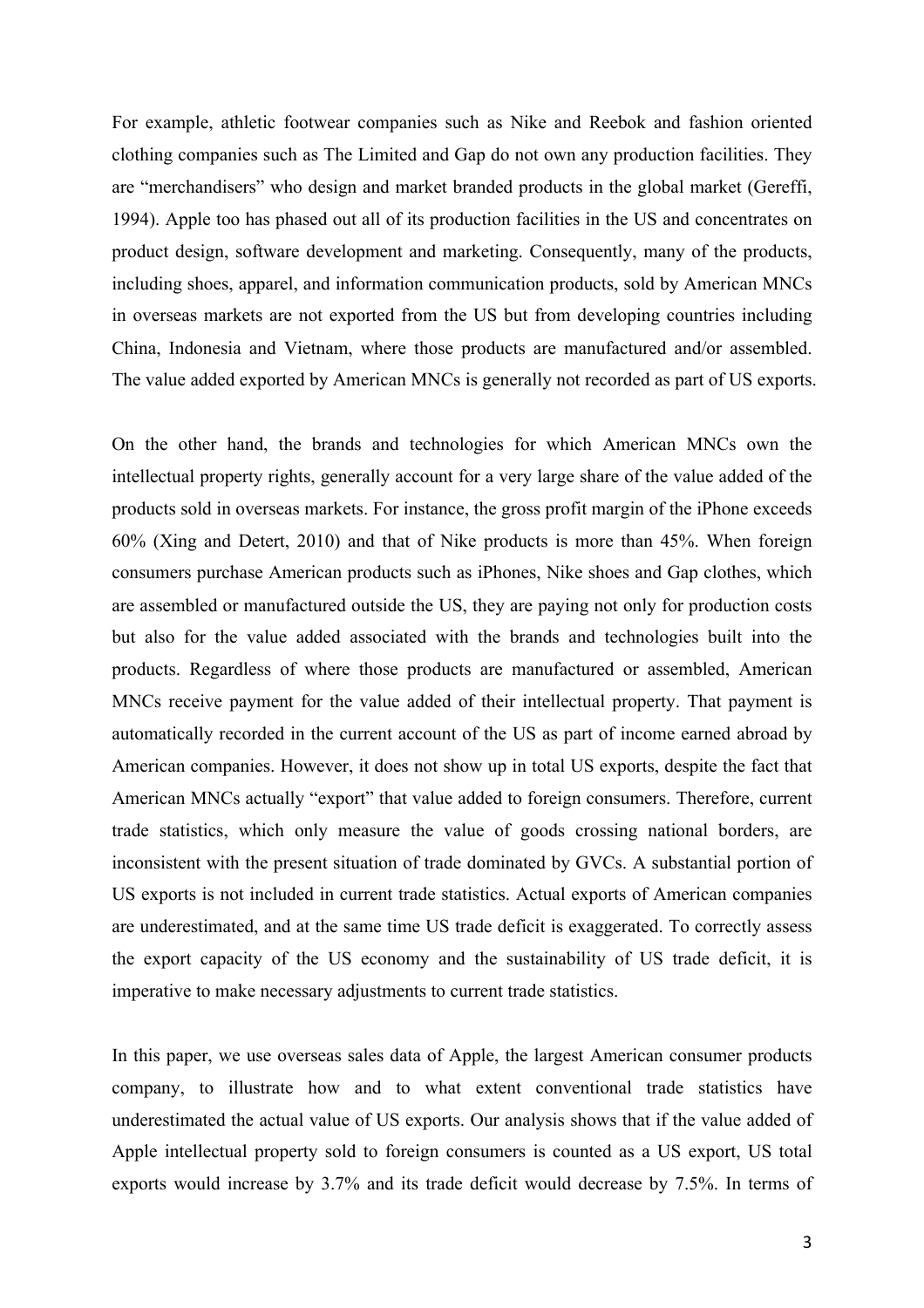bilateral trade, counting the value added of Apple embedded in its products sold to foreign consumers could lower the US trade deficit with the Greater China region by 6.7% and that with Japan by 9.1%.

It is important to emphasize that value added as discussed in this paper differs from license fees and royalties, which are generally included in the statistics of service trade. Value added here is not the lump sum payment that a domestic company charges a foreign company for leasing its intellectual property; rather, it can only be realized after MNCs sell physical products to foreign buyers. Xing and Detert (2010) pointed out that conventional trade statistics tend to exaggerate the exports of countries that import a lot of intermediate inputs for the creation of exports, and suggested that value added, not gross value of exports, should be used in estimations of bilateral trade balances. OECD and WTO constructed a database of trade in value added (OECD and WTO, 2013). Koopman, Wang and Wei (2014) showed theoretically how the value added of gross exports of individual countries could be traced with input-output tables. Value added as analyzed in all those studies is recorded in current trade statistics. It primarily measures manufacturing costs of goods, which do not include the value of intellectual property embedded. This paper focuses on the value added of intellectual property exported by American MNCs to foreign consumers, but not included in trade statistics.

#### **2. Apple's Overseas Sales and Trade Flows**

Since Apple deleted the word "computer" from its original name, "Apple Computer," it has become the largest consumer products company in the world. In 2015, the overseas sales of Apple amounted \$139.8 billion, equivalent to 9.3% of US exports. Since all Apple products, iPhones, iPads, iPods and iMacs, are assembled in China, Apple's overseas sales contribute nothing to US exports figures. On the contrary, Apple overseas sales generate huge exports and trade surpluses for foreign countries.

Xing and Detert (2010) illustrated how iPhone sales contribute to the trade flow of non-US countries and why the volume of US exports is affected very little by such sales. To assemble one iPhone, China imports \$172.46 worth of parts and components, of which \$10.75 comes from the US. When Apple sells a \$500 iPhone to a foreign consumer, first it sends the sale order to Foxconn, the exclusive assembler of iPhones in China; then the phone is shipped from China to the destination market. When the iPhone leaves China, China's customs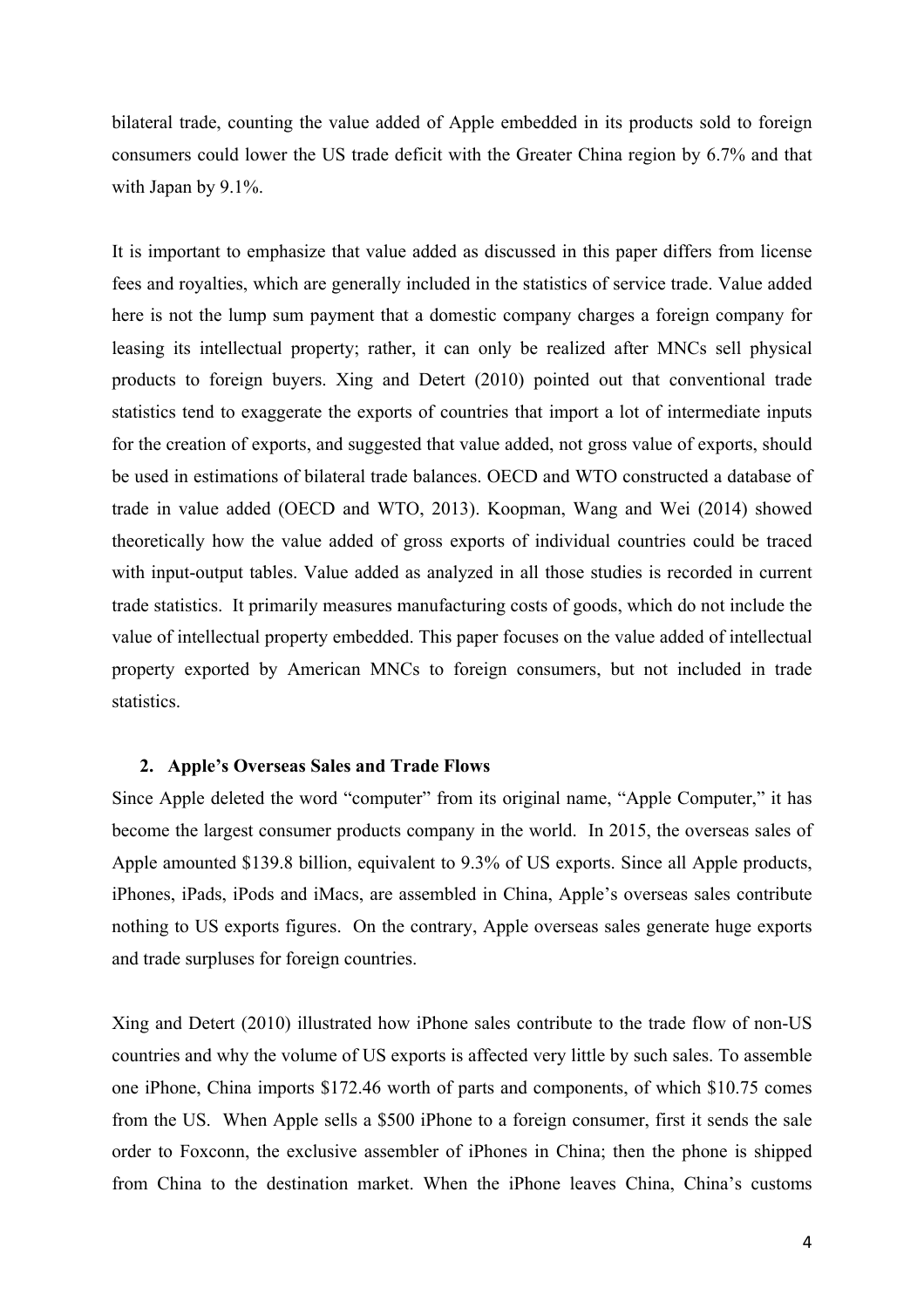records a \$178.96 export for the country. As a result, the sale of a \$500 iPhone gives rise to a total \$251.42 trade volume, the sum of the \$172.46 in parts imported by China and the \$178.96 iPhone exported from China. It is important to emphasize that, of the total trade volume, only \$10.75 in parts (about 2% of the \$500 sale value) is shipped directly from the US to China and recorded as a US export.

From the above transaction, Apple earns \$321.03, payment for the value added of Apple's brand and technology. This is much higher than the total value of the iPhone's export from China and the parts made by the other countries. However, the \$321.03 income of Apple is recorded neither in US export in goods nor in services. It is not recognized as American exports in trade statistics but only recorded as part of the income earned by American MNCs abroad in the current account of the US. Figure 1 illustrates the transaction and the corresponding trade flows between US, China and the rest of world. To summarize, then, the iPhone trade example yields three critical observations: first, the sale of one iPhone abroad creates significant trade flows for foreign countries; second, it increases US exports very little; and third, the \$321.03 value added, sold by Apple to foreign consumers contributes nothing to US export figures. This analysis is based on the case of the 3G iPhone, (the first generation iPhone), but replication of the analysis for the most recent models of iPhones would yield identical conclusions. The iPhone trade unambiguously demonstrates that conventional trade statistics only capture the value of physical goods crossing borders and cannot trace export of the value added associated with intellectual property. It fails to reflect the "exports" of American MNCs' intangible intellectual property embedded in products manufactured and/or assembled in foreign countries. As more and more American MNCs derive most of their earnings from intellectual property, it is misleading to use existing trade statistics to evaluate US export capacity and trade deficit. Exports are relevant and important for national economies because it generates income. In terms of income flows between countries, the value added of American MNC intellectual property sold to foreign consumers through products manufactured abroad should be considered as part of US exports, and its trade deficit should be adjusted accordingly.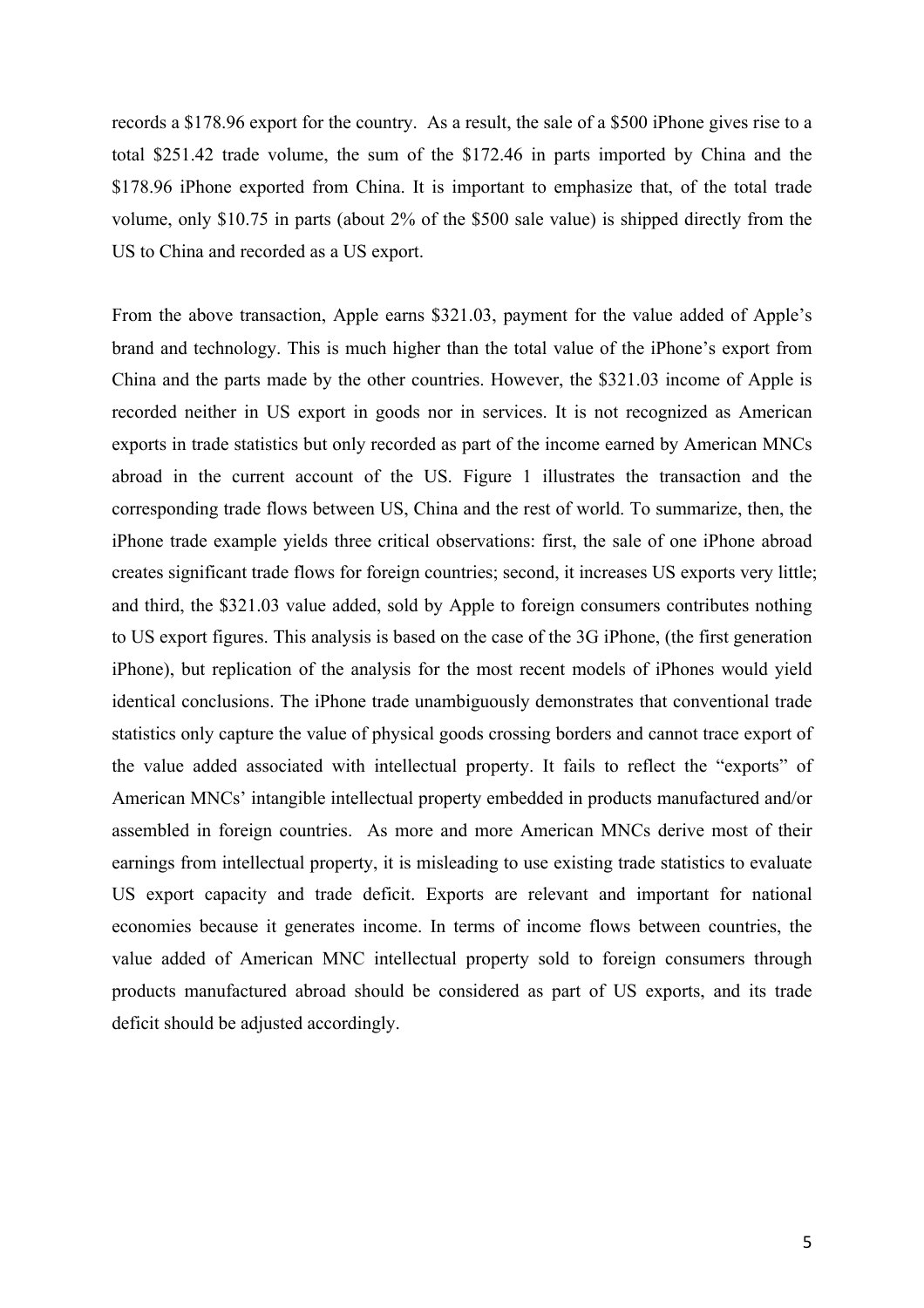

Figure 1 Sale of an iPhone abroad and corresponding Trade Flow

Source: Xing and Detert (2010)

## **3. Apple Overseas Sales and Missing US Exports**

Generally the total value added of Apple products assembled in China can be written as

$$
TV = V_1 + V_2 + V_3 + V_4 \tag{1}
$$

where  $V_1$  is the value added of parts manufactured in foreign countries;  $V_2$  is the value added of parts produced in the US;  $V_3$  is assembly cost; and  $V_4$  is the value added by Apple intellectual property, brand name and technology. As illustrated above, when these parts and ready-to-use iPhones are shipped between countries,  $V_1$ ,  $V_2$  and  $V_3$  are automatically documented as trade flows. The value added  $V_4$  can only be realized after Apple sells its products to foreign buyers. Conventional trade statistics, however, cannot capture that transaction. Therefore,  $V_4$  is a missing US export.

With regard to Apple overseas sales, we can estimate  $V_4$  with the formula below: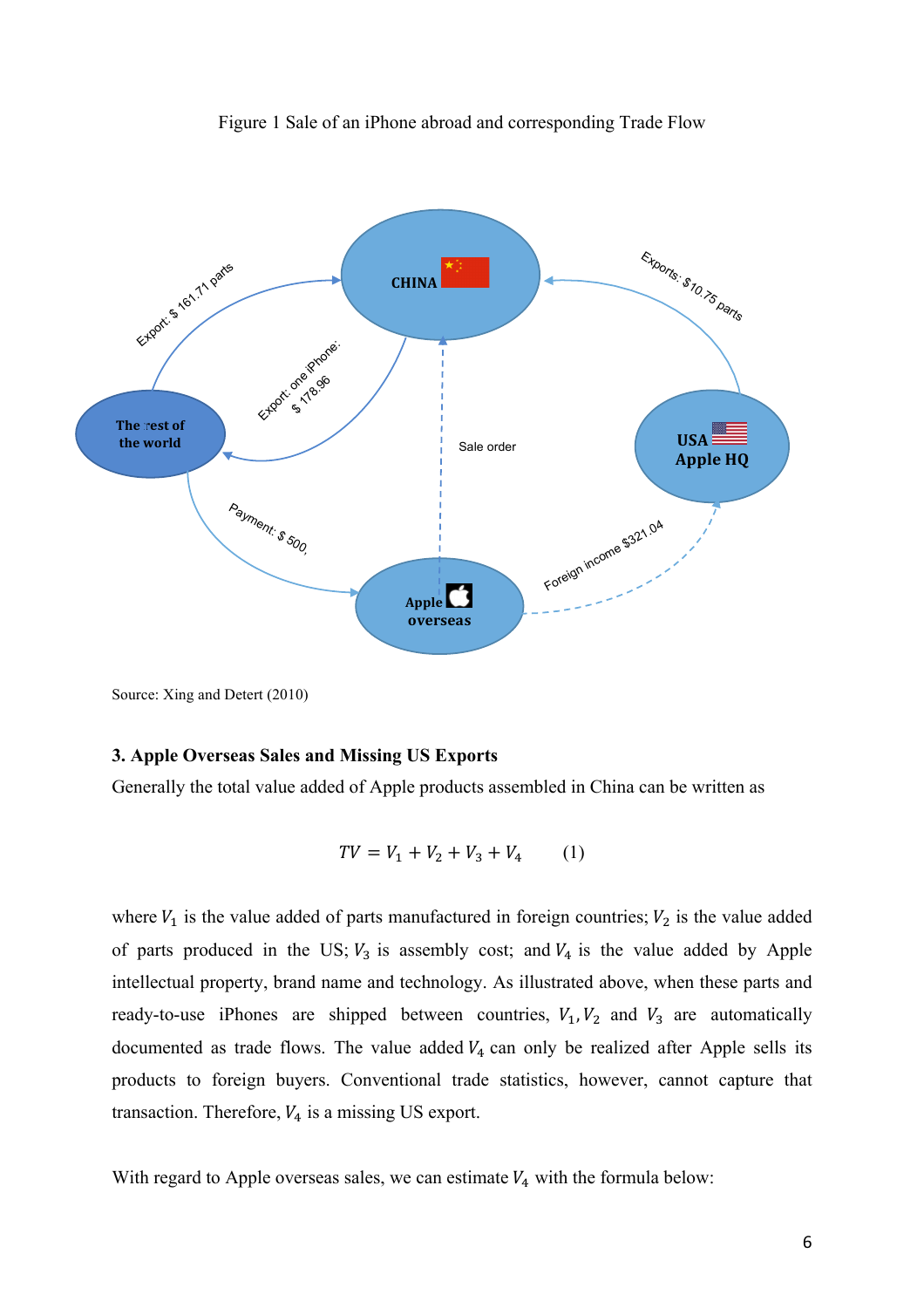$$
V_4 = \beta S \tag{2}
$$

where  $\beta$  is the gross margin of Apple and S is net overseas sales. Gross margin is a company's total sales revenue minus its costs of goods sold, divided by total sales revenue. Apple purchases  $V_1$ ,  $V_2$  and  $V_3$  from other companies, and they are the cost of Apple products. Equation 2 precisely estimates the value added by Apple. According to Apple Form K-10, its gross margins in 2015, 2014 and 2013 were 40.1%, 38.6% and 37.6% respectively. Those figures are used in the following analysis.

The popularity of Apple products has driven the impressive growth of Apple overseas sales. According to Apple Form 10-K, its net sales in foreign markets totaled \$93.8 billion in 2013 and surged to \$139.8 billion in 2015, i.e. 49% growth over two years. Applying Equation (2), we found that, of 2013 foreign sales, was \$35.6 billion attributed to the value added of Apple intellectual property. In 2015, the value added of Apple brand and technology accounted for \$55.9 billion of overseas sales, implying a 57% increase compared with 2013, much higher than the increase in the sales. This was due to the increase in sales of iPhones, which have the highest gross margin among Apple products (Table 1). Despite the high growth of Apple overseas sales, the US export volume benefited very little, because all Apple products are assembled in China and shipped from the assembling country to destination markets. Whether Apple repatriates its overseas earning back to the US or not, that earning is payment by foreign consumers and thus part of the leakage of those countries' expenditures. Additionally, that overseas earning supports Apple operations such as research and development in the US, and also supports Apple's stock price, so it constitutes a financial asset of Apple shareholders, most of whom are American families and pension funds. Hence, Apple's value added should be considered as an integral part of US exports. Compared with current trade statistics, in 2015 the estimated value added by Apple brand and technology in its overseas sales was about 3.7% of US exports and 7.5% of US trade deficit. In other words, if the value added by Apple were included, US exports would rise by 3.7% and its trade deficit would fall by 7.5% (Table 1). Table 1 also lists the estimates of 2013 and 2014. It shows that the value added of Apple rose substantially from 2013 to 2015 while the reported export of the US decreased and its trade deficit widened. Adding the value added by Apple would change all the numbers considerably. In general, trade statistics are compiled using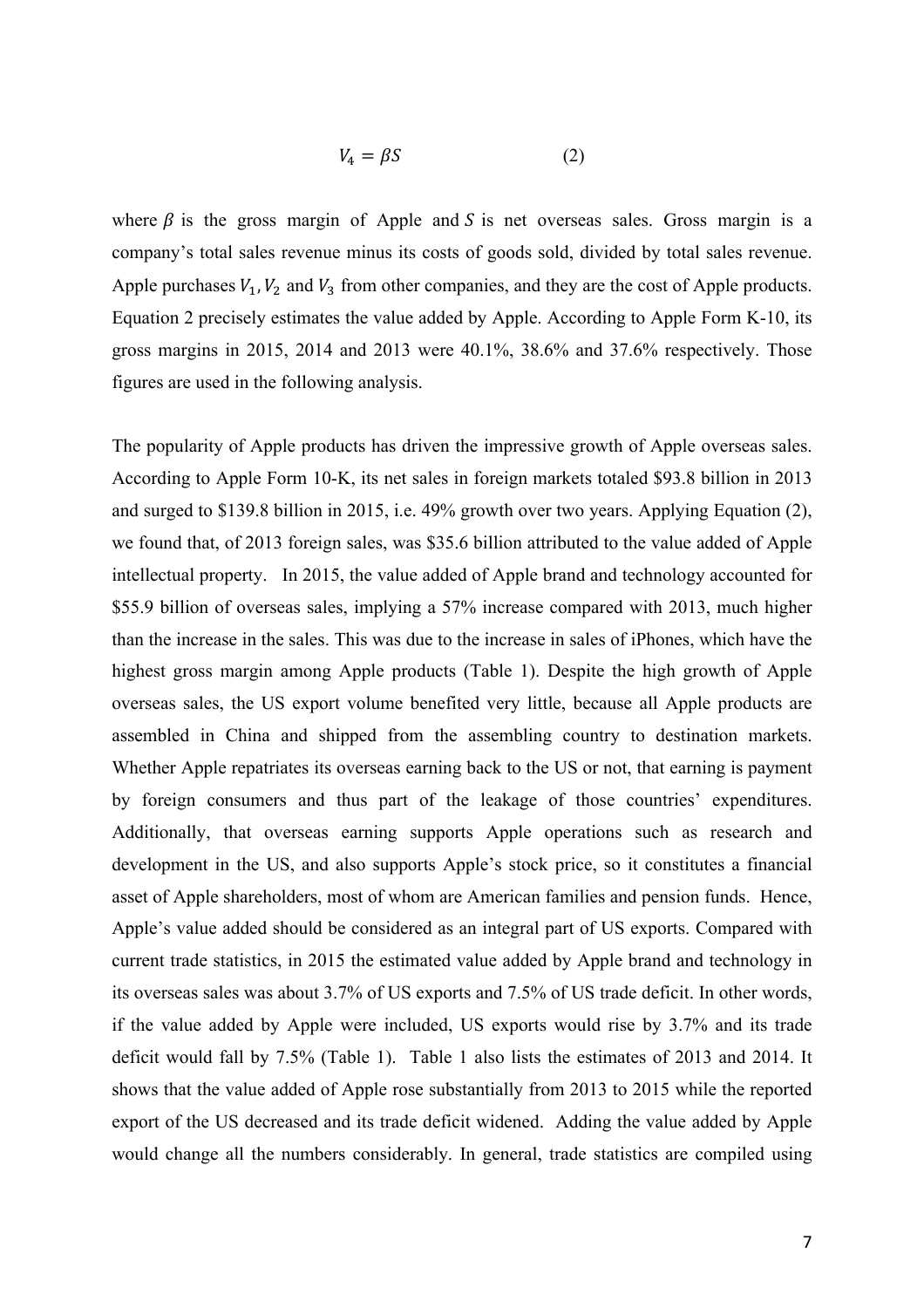gross values, not value added of goods. In the case of Apple, none of the foreign parts and components of its products are imported to the US, and ready-to-use products are not assembled in the US either. We should only consider the value added by Apple for adjusting the trade figures.

|                                        | 2015    | 2014    | 2013    |
|----------------------------------------|---------|---------|---------|
| <b>US</b> exports                      | 1,503.1 | 1,621.9 | 1,578.5 |
| US trade deficit                       | 745.1   | 631.8   | 595.7   |
| Apple foreign sales                    | 139.8   | 102.7   | 93.8    |
| Apple value added                      | 55.9    | 40.1    | 35.6    |
| Apple value added/US exports $(\% )$   | 3.7     | 2.5     | 2.3     |
| Apple value added/US trade deficit (%) | 7.5     | 5.5     | 5.2     |

Table 1. US Exports and Apple Overseas Sales (Billions of US Dollars)

Source: the author's calculations based on the data of the United States Census Bureau and Apple Form 10-K.

In the same fashion, the value added of Apple can greatly modify bilateral trade imbalances between the US and its trading partners. China has the largest trade surplus with the US, accounting for almost half of the US trade deficit. After the rapid economic growth of last decades, China has emerged as the global center for assembly of manufactured products, so China's exports include a large portion of foreign value added, which exaggerates China's exports as well as its trade surplus with the US. Moreover, many American products sold in China, such as Nike shoes and iPhones, are mainly manufactured inside China and not directly imported from the US. American MNCs generally pocket the largest share of whole value added of their products sold in China. But, neither sales revenues of these products nor the valued added attributing to American MNCs is reported as US exports. Unambiguously, current trade statistics underestimate the US exports to China. This is another reason why the US trade deficit with China remains very large, despite that Chinese consumers have been purchasing more and more American branded manufactured products.

Chinese consumers' passion for trendy Apple products has turned China into the largest foreign market of Apple. Its sales in the Greater China (including mainland China, Hong Kong, Taiwan and Macau) grew drastically and surged from \$27 billion in 2013 to \$58.7 billion in 2015, more than 100% growth over two years. The statement on the back of Apple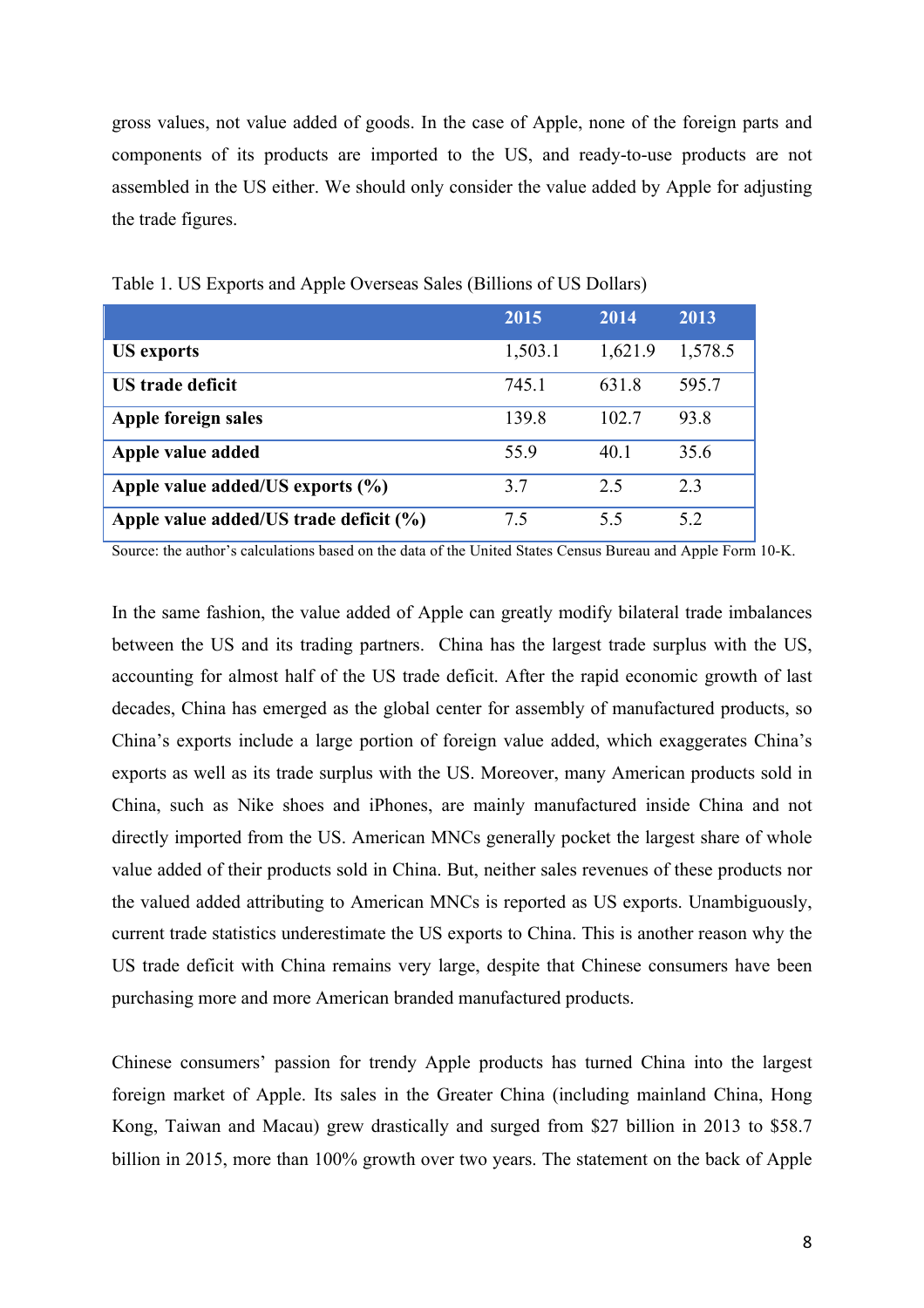products "Designed by Apple in California Assembled in China" reveals that Apple has outsourced the assembling task of its products to firms located in China. Hence, all Apple products purchased by consumers of the Greater China look like "made in China" products, which are shipped from the factories in China not from the US. No matter how many billion dollars of products are sold there by Apple, the US customs simply cannot even add one dollar to US exports. In spite of Apple's huge success in the market of the Greater China, the US trade deficit with the region rose almost 20%, from \$294.1 billion to \$351.6 billion during the period 2013–2015. This is a very strange phenomenon. It is due to a systematic error stemming from the use of an outdated definition of exports that only covers goods crossing national borders. Applying equation (2), we derived that, from 2013 to 2015 Apple value added sold to the consumers of the Greater China jumped from \$10.3 billion to \$23.5 billion, approximately a 130% increase (Table 2). If the value added obtained by Apple from sales of iPhones, iPads and iMacs in the Greater China were included in the US exports to the region, the US exports would rise by 13.1% and its trade deficit with the region would decrease by 6.7%. Hence, recognizing the value added of Apple as part of US exports would narrow the trade gap between the US and the Greater China region and mitigate markedly the trade imbalance between them. It is noteworthy to mention that the possible change is due to just one American company Apple. Many American MNCs operate in the same fashion like Apple. If all the value added of their intellectual property were recorded as part of the US exports to the Greater China region, the trade would be more balanced than it looks like under current trade statistics. Apple does not publish its sales by country. That is why the Greater China region is used here instead of China.

|                                            | 2015  | 2014  | 2013  |
|--------------------------------------------|-------|-------|-------|
| <b>US</b> exports                          | 179.4 | 191.6 | 189.6 |
| US trade deficit                           | 351.6 | 323.6 | 294.1 |
| <b>Apple sales</b>                         | 58.7  | 31.9  | 27.0  |
| Apple value added                          | 23.5  | 12.4  | 10.3  |
| Apple value added/US exports (%)           | 13.1  | 6.5   | 5.4   |
| Apple value added/US trade deficit $(\% )$ | 6.7   | 3.8   | 3.5   |

Table 2. US Trade with and Apple Sales in Greater China\* (Billions of US Dollars)

Source: the author's calculations based on the data of the United States Census Bureau and Apple Form 10-K.

\* Greater China includes mainland China, Taiwan, Hong Kong and Macau.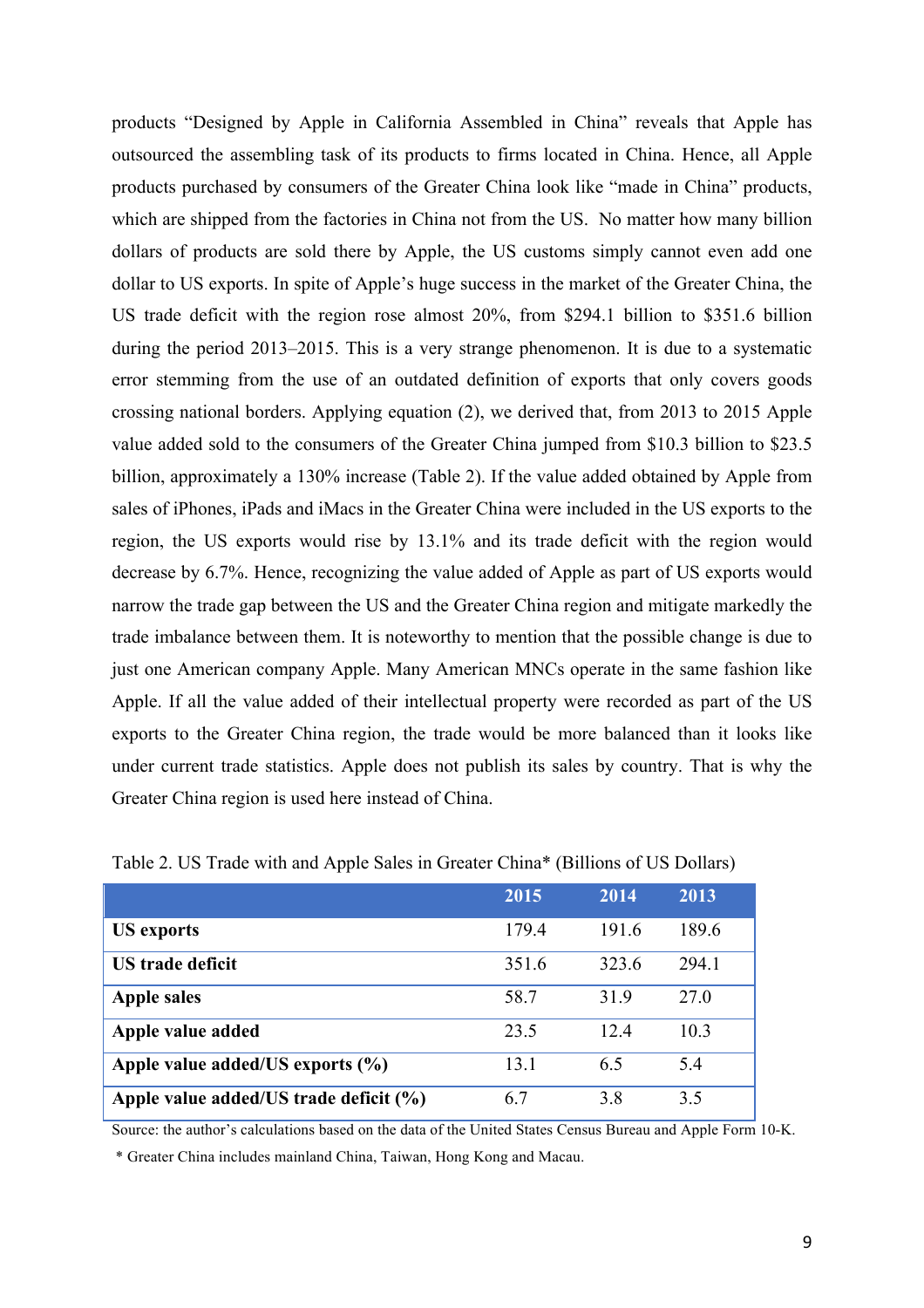Similarly, by adding the value added of Apple derived from the Japanese market could also lower the trade imbalance between Japan and the US. In 2015, Japan's trade surplus with the US totaled \$70 billion, second only to that of China. Japanese automobile exports account for most of the trade imbalance between the two countries. When Japanese auto makers ship their cars from Japan to the US, all cars are declared with the US customs and are automatically recorded as the US imports from Japan, eventually becoming part of US trade deficit. On the other hand, all Apple products (iPhones, iPads and iMacs) sold in Japan are exported from China. They are not regarded as the US exports to Japan in current trade statistics. This asymmetric reporting artificially widens the trade imbalance between the two countries. Table 3 compares the US exports to Japan and the value added of Apple derived from its sales in the Japanese market. The US exports to Japan decreased slightly in 2015 to \$62.4 billion from \$65.2 billion in 2013, while in the same period Apple sales rose significantly to \$15.7 billion from \$13.9 billion. Using equation (2), we calculated that the total value added by Apple accounted for \$6.3 billion, \$6.0 billion and \$5.3 billion of the Japanese sales in 2015, 2014 and 2013 respectively. In 2015, the value added of Apple was equivalent to 10.1% of the US exports to Japan. Hence, including the value added of Apple could increase US exports to Japan by 10.1% and accordingly reduce the US trade deficit with Japan by 9.1%. Table 3 lists the estimates of the three years.

|                                        | 2015 | 2014 | 2013 |
|----------------------------------------|------|------|------|
| US exports                             | 62.4 | 66.9 | 65.2 |
| <b>US</b> trade deficit                | 69.0 | 67.6 | 73.3 |
| <b>Apple sales</b>                     | 15.7 | 15.3 | 13.9 |
| Apple value added                      | 6.3  | 60   | 5.3  |
| Apple value added/US exports $(\% )$   | 10.1 | 8.9  | 8.1  |
| Apple value added/US trade deficit (%) | 9.1  | 8.8  | 7.2  |

Table 3. US Trade with and Apple Sales in Japan (Billions of US Dollars)

Source: United States Census Bureau, Apple Form 10-K, and the author's calculations.

# **4. Missing Exports and the US Current Account**

Current account of a country can be defined as

$$
CA = NX + NS + NI \tag{3}
$$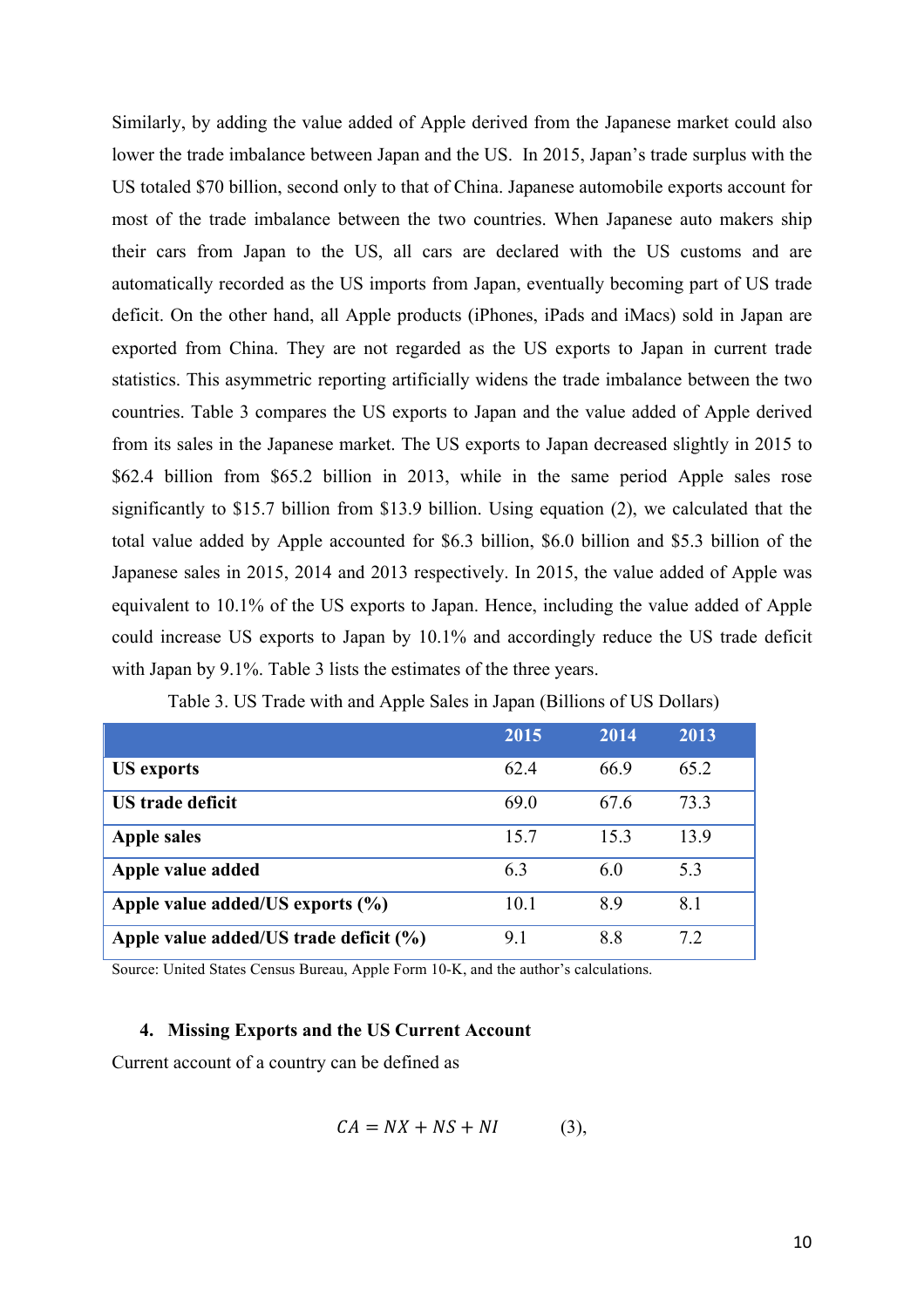where NX is the net exports in goods, NS the net exports in services, and NI net income transfers, which comprise the earnings of domestically owned firms operating aboard. Current account is more comprehensive than trade balance in goods, which is often cited by economists and policy makers for evaluating the balance of trade. If American MNCs report all their foreign earnings to the US government, the net income transfer NI of the U.S. current account should include the value added of their intellectual property imbedded in products sold to foreign consumers. Therefore, to assess the trade balance of the US, current account should be a better indicator than net exports in goods. There is no need to adjust the current account of the US with foreign earnings of American MNCs. On the other hand, if we examine the performance of US exports and attempt to investigate to what extent American companies have benefited from free trade agreements and unprecedented trade liberalization, conventional export data is not reliable, thus should be adjusted by including the value added of American MNCs' intellectual property. With regards to bilateral trade relations, the adjustment is needed because there exist no bilateral current accounts. To accurately assess trade balances of the US with its trading partners, it is imperative to incorporate the value added of American MNCs' intellectual property sold to foreign consumers. Focusing merely on trade in goods is misleading and tends to underestimate what the US actually exported, thus exaggerating the bilateral trade imbalance.

The case of Apple is not unique. Nike, an American company with about one third share of the global sports shoe market, "concentrates on the 'D' (develop) and 'S' (sell) rather on the 'M' (make) and 'B' (buy)" (Kaplinsky, 2000). It no longer manufactures any shoes but market globally Nike shoes made in China, Vietnam and other developing countries. The company mainly gains earnings from the intellectual property "Nike" brand, which is labeled on each shoe. According to Nike's Form 10-K, in 2015 its foreign sales amounted \$16.4 billion with 46% gross margin. In the Greater China region, Nike achieved \$3.1 billion sales in the same year. Similar to the case of Apple, the value added by Nike derived from overseas markets does not contribute a cent to the US exports figure. Incorporating the value added of American MNC's intellectual property in trade statistics would make the global trade system more balanced than it seems to be according to current trade statistics.

#### 5. **Concluding Remarks**

Conventional trade statistics only measure the value of physical goods crossing national borders. With the proliferation of GVCs, more and more American MNCs have specialized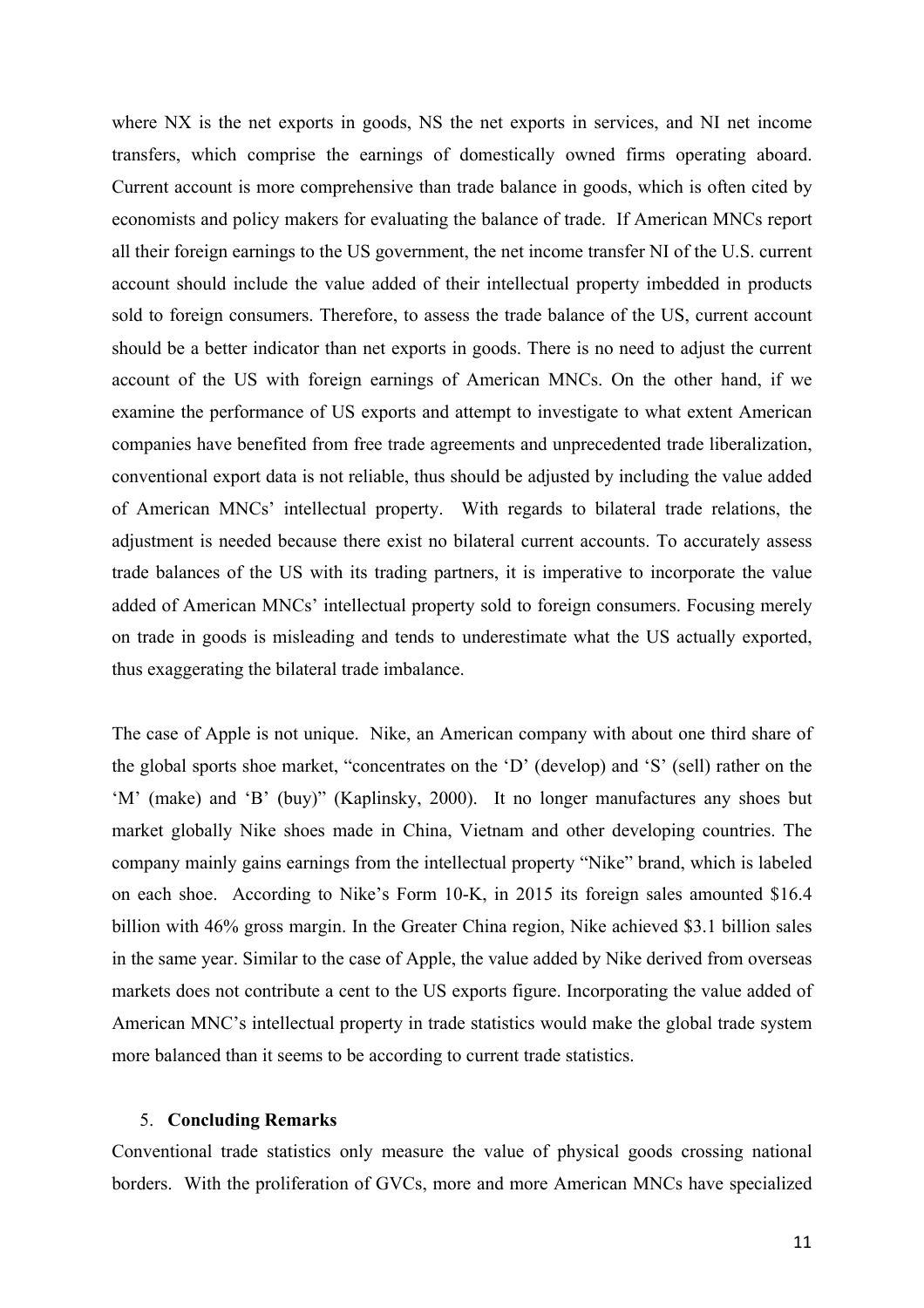in brand marketing and technological innovations, and outsourced product manufacturing and assembling to foreign companies. They sell foreign consumers the value added of their intellectual property, which is embedded in products assembled and/or manufactured in foreign countries. Despite American MNCs making vast profits in overseas markets, neither their overseas sales nor value added is counted as US exports. Therefore, current trade statistics greatly underestimate US exports and overestimate its trade deficit. The failure of trade statistics in capturing exported value added of intellectual property has widened the US trade imbalances with China and Japan. Current trade statistics is incompatible with the trade dominated by GVCs. Reforming trade statistics by incorporating the value added of intellectual property attached with goods in the global market is an essential step towards a better understanding of how trade benefits all countries involved, in particular countries specializing in brand marketing and technological innovations.